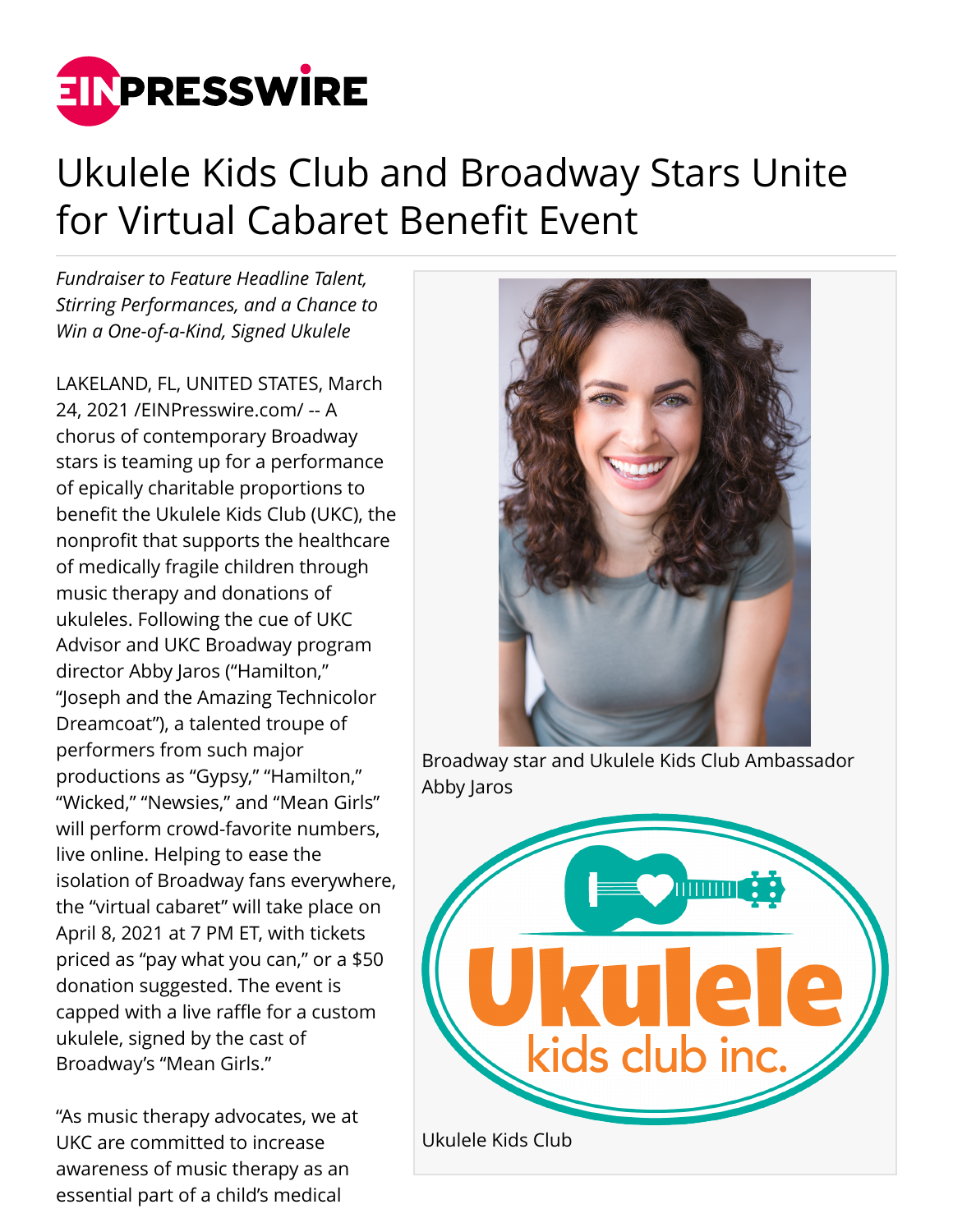æ

We are so grateful for these hardworking Broadway artists, who believe in our mission so much that they're sharing their star power to support instruments and music therapy for the kids." *Marlén Rodriguez-Wolfe, CEO of Ukulele Kids Club* treatment plan," said Marlén Rodriguez-Wolfe, Chief Executive Officer, UKC. "We are so grateful for these hardworking Broadway artists for believing in our mission so much that they want to share their star power to support instruments and music therapy for the kids."

The UKC virtual cabaret will feature a series of solo performances by a who's-who of current Broadway performers and artists including: Laura Benanti ("Gypsy") Jerusha Cavazos ("The Prom") DeMarius R. Copes ("Mean Girls") David R. Gordon ("Charlie & the Chocolate Factory")

Shoba Narayan ("Wicked") Fergie L. Philippe ("Hamilton") Daniel Quadrino ("Newsies") Stephanie Torns ("Waitress") and Joshua Turchin ("Forbidden Broadway").

Ms. Jaros will host and introduce the performances. In 2020, Ms. Jaros quickly became an important ambassador for the Ukulele Kids Club. She spearheaded the UKC Broadway  $("HUKCBroadway")$  initiative, which has connected the charity with Broadway artists. True to its moment in time, #UKCBroadway has featured online performances by these professionals, providing world-class entertainment for Broadway fans stuck in coronavirus isolation, while raising awareness and donations for UKC.

"I knew from the moment I first heard about UKC that their important work would strike a chord with virtually every music professional, especially my Broadway colleagues," added Ms. Jaros. "Many of us are ukulele players ourselves, so we instantly recognize how the uke is a simple key to unlocking the feelings and emotions of hospitalized kids. I'm so proud to have a role in creating this event to benefit UKC."

As a special incentive for attendees of the UKC Broadway cabaret, audience members will be eligible to win one ukulele, signed by the cast of "Mean Girls" on Broadway. The ukulele will be raffled off – live and online – to one lucky winner at the UKC Broadway Cabaret, April 8th at 7pm EST. For event tickets please visit [www.theukc.org/broadway.](http://www.theukc.org/broadway) The entire event, including all recorded performances, will be available at [www.theukc.org](http://www.theukc.org) for 72 hours after the live webcast

Founded in 2013, UKC has donated more than 9,500 ukuleles to music therapy programs at children's hospitals in the U.S. and internationally. The UKC has expanded its support of hospitalbased music therapy programs through a growing network of more than 200 hospitals, including such leading children's hospitals as Boston Children's Hospital, Mattel UCLA Children's Hospital in